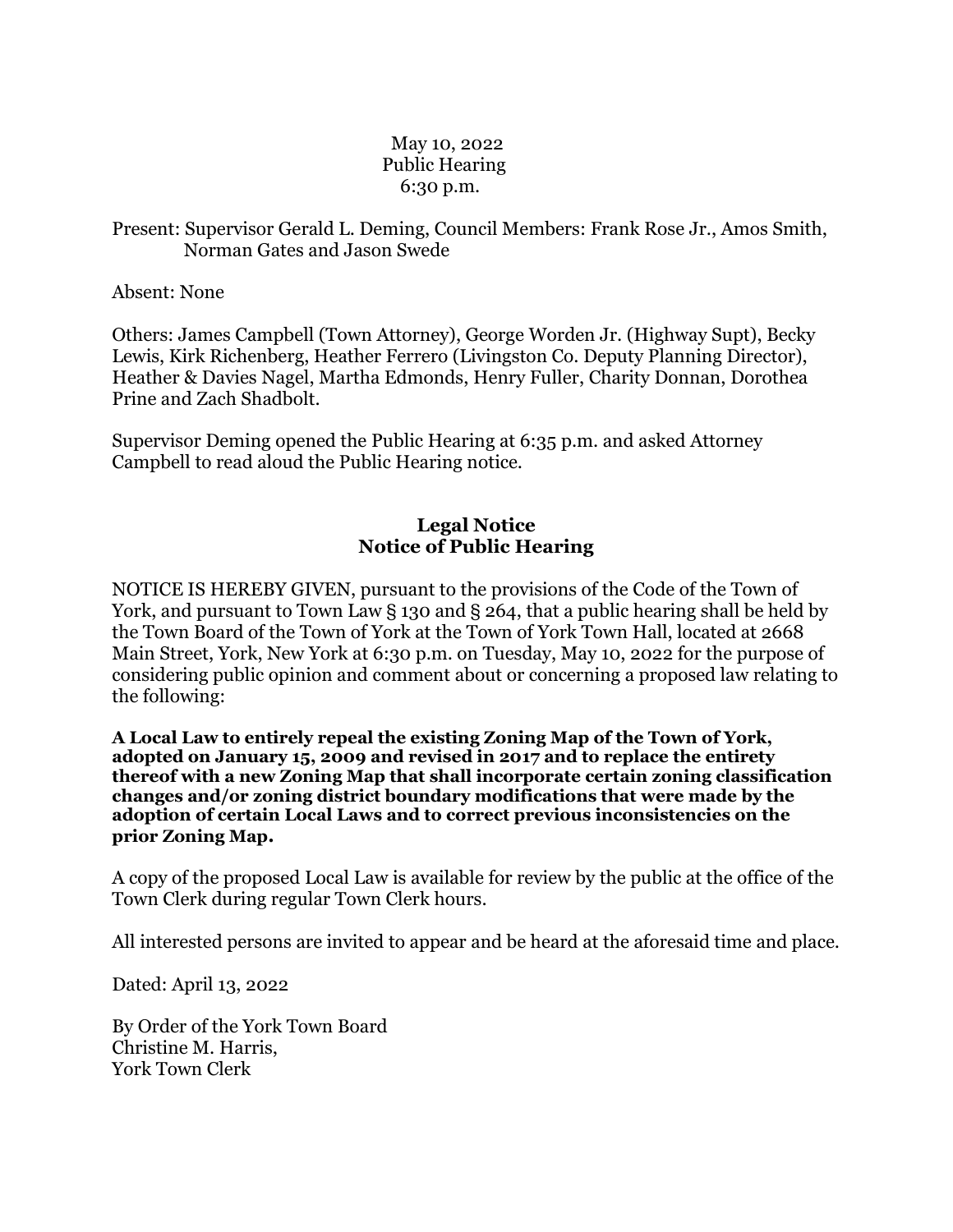Mr. Campbell stated that Heather Ferrero is in attendance this evening to review the proposed changes to the existing Town of York Zoning Map.

Ms. Ferrero explained the changes the Town has made over the years. In January 2009, the Town of York updated the Zoning Ordinance and adopted new zoning regulations. In 2020 there was an edit to the zoning map with the Board adopting a Local Law to amend boundaries.

Ms. Ferrero commented that the Livingston County Planning Department processes all mapping for the Town of York. Ms. Ferrero stated that she credits Heather & Dave Nagel for bringing the Hamlet Commercial issues with the drive thru request to her attention.

Ms. Ferrero stated that actions taken over the years have not given an undo advantage in any way. The new zoning map will reflect more of getting back to what was previous.

Mr. Richenberg asked if the revised map on the website is accurate, the adult use overlay striping did not get put on the map?

Ms. Ferrero stated that the map she has this evening is the correct one, the one on the website perhaps did not show the most recent changes. Supervisor Deming stated that the Board will be rendering a decision based on Ms. Ferrero's map tonight.

 Mr. Richenberg questioned if there will be any changes to solar farm parcels? Supervisor Deming replied there will not be changes. Mr. Campbell added with the large solar projects, assessors are re-classifying the use and will not be obtaining ag exemptions.

Councilman Smith commented that the White Creek project is a completely separate solar project from the current two we have (Solar Park/Oya). This one will be a power station.

Councilman Swede inquired if White Creek will own or lease the land? Supervisor Deming replied more than likely a lease will take place.

Mr. Richenberg commented they are doing this because they do not have to adhere to our codes.

Ms. Lewis asked what is Planned Development?

Attorney Campbell answered that the purpose of Planned Development District is more for Commercial situations, development opportunities. This type of district addresses land use and design regulations and specific standards to what is proposed.

Ms. Ferrero verified with Mr. Campbell if the Town codes explain what Planned Development Districts are, which Attorney Campbell responded our codes do explain Planned Development.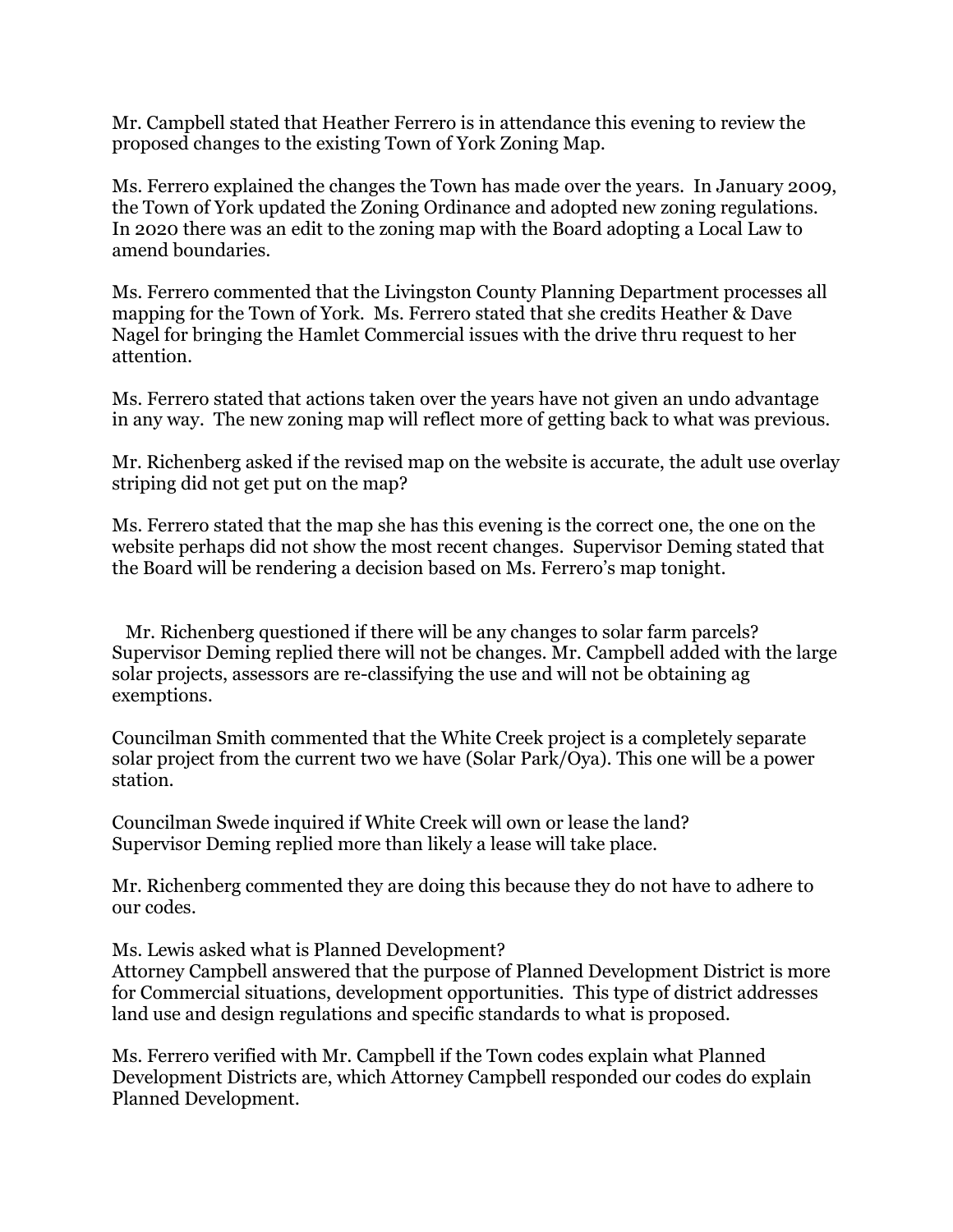Supervisor Deming added project stipulations can and usually are included, as is the case with the Brock subdivision development.

Mrs. Edmonds inquired about the property on Chandler Road to Rose's, behind the school?

Supervisor Deming replied that area is Planned Development and being currently used for farming purposes. Attorney Campbell added, if the owner/developer at some point want to develop this parcel, they will be required to come to the Town Board for approvals.

Mr. Richenberg commented this parcel was owned by the Rodgers family and they wanted to develop it, and then put it on the market.

After no further questions from the public…

RESOLUTION offered by Mr. Smith and seconded by Mr. Rose to close the Public Hearing at 6:58 p.m. Voted on and approved, Yes-5, N0-0

> Respectfully submitted, *Christine Harris,* Christine M. Harris, Clerk

Regular Town Board Meeting May 10, 2022 7:00 p.m.

Present: Gerald Deming, Councilmembers: Frank Rose Jr., Amos Smith, Norman Gates and Jason Swede

Absent: None

Others: James Campbell (Town Attorney), George Worden Jr. (Highway Supt.), Carl Peter (Zoning/Code Officer), Becky Lewis, Heather & Davies Nagel, Kirk Richenberg, Martha Edmonds, Dorothea Prine, Henry Fuller, Charity Donnan and Zach Shadbolt.

Supervisor Deming opened the regular meeting at 7:00 p.m. and invited Councilman Smith to lead in the Pledge of Allegiance.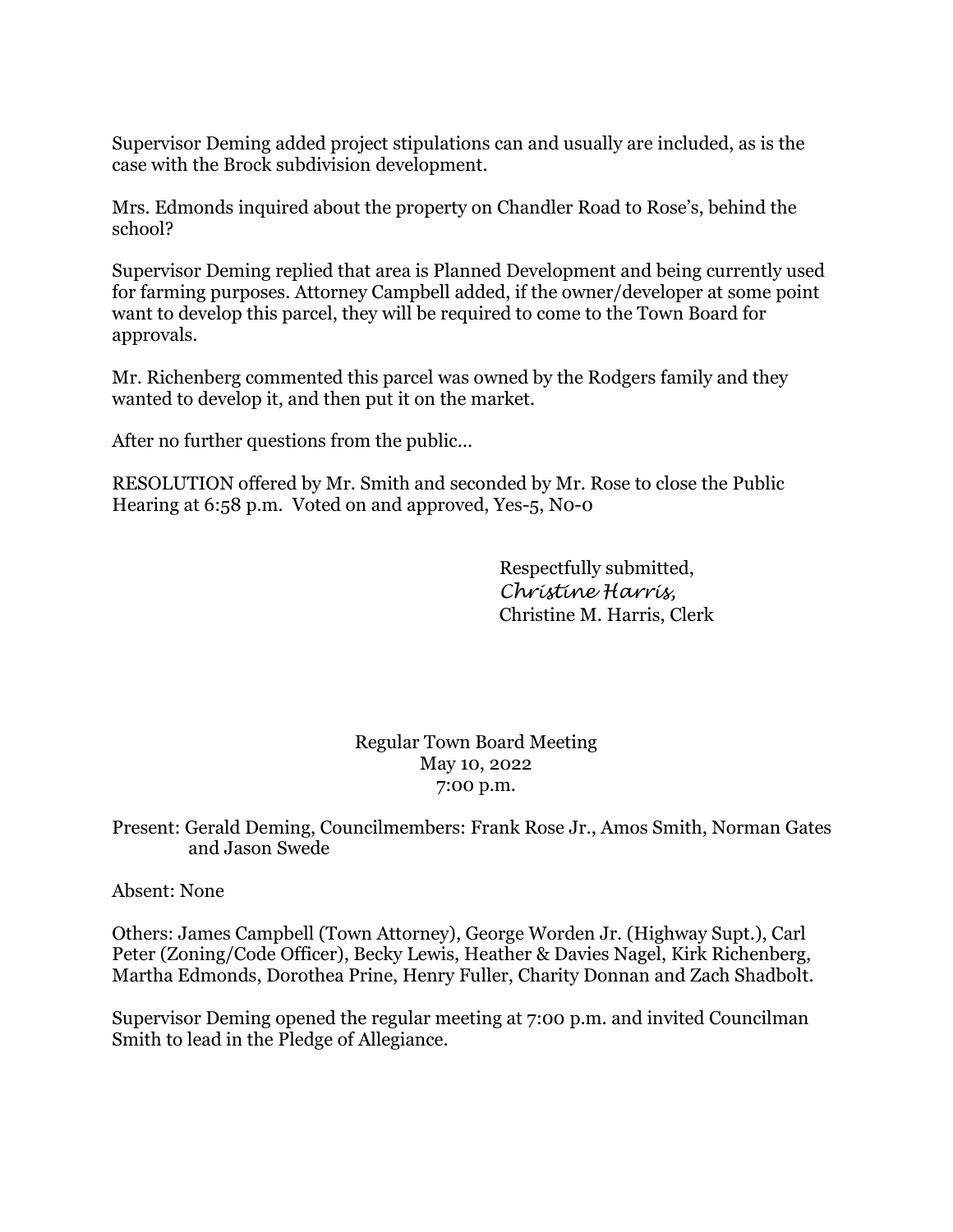## **MINUTES:**

RESOLUTION offered by Mr. Smith and seconded by Mr. Swede to approve the minutes of the April 12th Town Board Meeting. Voted on and approved, Yes-5, No-0.

## **BILLS:**

RESOLUTION offered by Mr. Gates and seconded by Mr. Rose to approve all claims brought before the Board:

| • General Fund       | #114-140   | \$18,451.18  |
|----------------------|------------|--------------|
| • Consolidated $W/S$ | $#98-121$  | \$180,112.86 |
| • Highway Fund       | $#77 - 95$ | \$16,506.49  |
| $\bullet$ Y-L Youth  | # 4        | 428.00       |

# **PRIVILEGES OF THE FLOOR:**

1)Dorothea Prine:

Mrs. Prine requested privileges this evening to discuss with the Town Board consideration use of the Town Hall for a table in the corner where books could be exchanged, commonly referred to as "Give a book-Take a book".

Mrs. Prine commented that we are a small town, with no library outside of the school's library (which is not available over the summer months), so by having books available would benefit those who still enjoy hard cover and paperback options. Mrs. Prine stated that many towns have implemented this program and hope the Board will consider doing so as well.

It would not require a large area, just a table in the hall so people could browse and borrow books. Mrs. Prine stated she would be willing to supervise the process.

Supervisor Deming commented that people drop off at the recycling center boxes of books and asked how to keep control of this. Mrs. Prine answered that this format is usually 1-2 books at a time, not boxes of books. This is an exchange not a discard. Mrs. Prine stated that we would start with roughly 25 books, with signage explaining the process.

Mrs. Prine recently spoke with members of the York/Leicester Senior's group about this idea and they were very interested.

Supervisor Deming asked the Board their thoughts on the request. Each member responded that they believe this is a wonderful way for the community to give and receive books and suggested we implement it with the guidance of Mrs. Prine.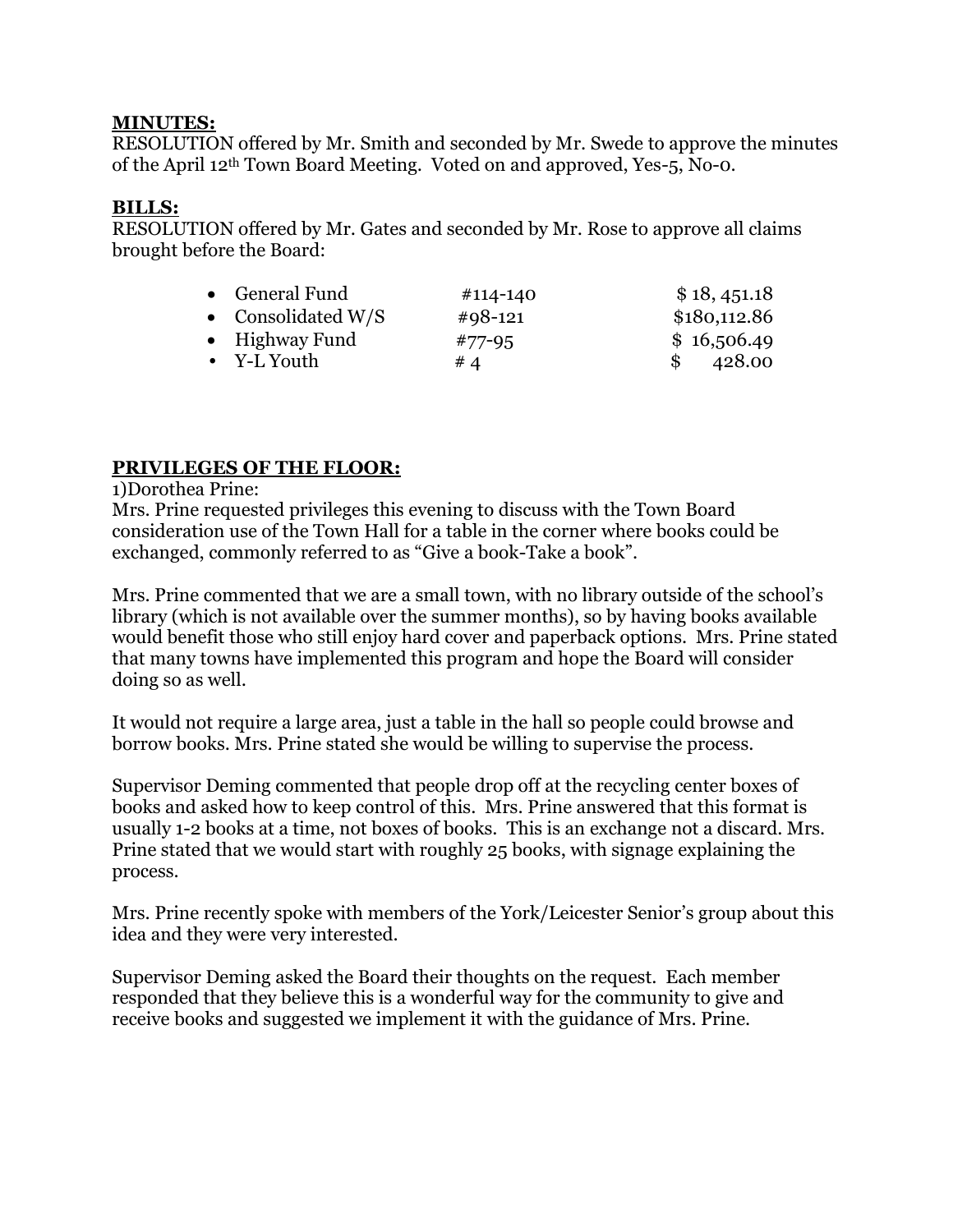

# **Give and Take Books!**

Books are our window on the world. They provide use with information as well as entertainment and education. A world without books in it is a world that is very dark.

Many people in our community do not have the ability to visit a public library, while others are home schooled. In York we have no public library, no little book library but we do have a town hall that sees a lot of activities and foot traffic.

We could have a table in a corner where books could be freely exchanged. Books would include all age groups from preschool to adult. They would include Fiction, Biography, Non-Fiction, History and Romance as well as Science Fiction and Fantasy. Hard covers and paperbacks, new titles and old. All would be arranged on a table top with bins underneath for the picture books.

I have spoken with one group that uses the town's building for their dinners and several have endorsed this idea and would like to see the table kept up so that they could browse and borrow books. Table would belong to the town and placed in a corner where it would not interfere with court or other activities that take place in the room.

The books would start with a selection by our local librarian Dorothea Prine and the table would be checked with new titles added and others removed on a monthly or weekly basis whichever works for Dorothea.

A write up on the town's website would be used to notify our residents of this small service.

Please consider allowing a little light into our community through books by making a place in our town hall for them.

Dorothea Prine 4059 Retsof Road Piffard, NY 14533 585-243-5188 Dorotheaprine1968@yahoo.com

### 2)Henry Fuller:

Mr. Fuller asked to speak with the Board this evening to discuss two topics, assessments and proper display of the American Flag.

Q-Anyone on the Town Board receive questions from the public on the increase in assessments and how the assessor has come to his increase?

Councilman Rose replied that he had two people inquire and he suggested that they make an appointment with the Assessor to discuss in greater detail.

Councilman Smith stated that he had one individual inquire who were the members of the Board of Assessment Review.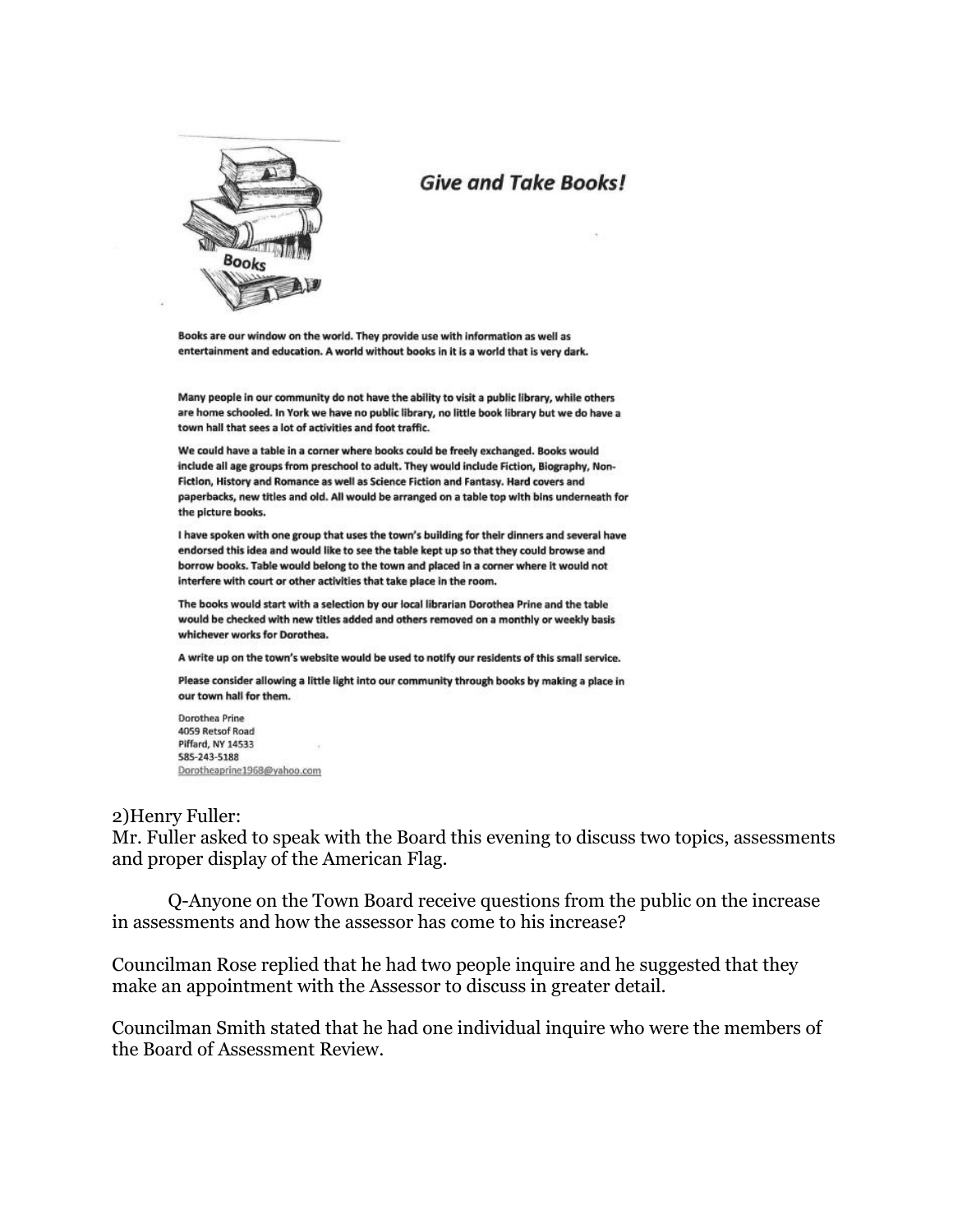Comment: Mr. Fuller said, it may be hearsay but when people went to speak with the Assessor it was lowered by \$14,000 right off and then others \$50,000. The people Mr. Fuller has spoken with have issues with the number of different answers the Assessor is giving.

Q-How did the Assessor wind up with the original numbers?

Supervisor Deming replied that Assessors utilize a formula from the State, but to get specifics you will need to speak with him directly. I have been hearing not all of the assessments have increased, some have been lowered while others have stayed the same.

Q-The people who have received a "No" answer from the Assessor now have to go to the Board of Assessment Review, if they tell this Board that their neighbor got a discount(reduction), why can't they? He is giving many different answers to the people, and he has too many jobs.

Q-Is the Ag land being re-assessed at this time?

Supervisor Deming responded it is his understanding that Ag land and homes are being re-assessed.

Mrs. Prine commented that they recently had an appraisal of their property which came in at \$194,000 and received a letter from the Assessor for \$270,000. After a conversation with him, it was lowered to \$217,000 which is still higher than their appraisal.

Supervisor Deming stated that the majority of homes purchased over the last two years are well over the current assessed amounts, but people continue to pay it.

Mr. Richenberg stated that he asked a question last month about all properties being reassessed, did you clarify with Bill Fuller at the County?

Supervisor Deming replied that he did speak with Bill Fuller and was informed that all properties were re-assessed except for commercial parcels.

Mr. Richenberg questioned Mr. Torrey about whether he had re-assessed Commercial properties and was told he did not. If all properties are not included in the reassessment, it will not maintain a uniform market value, ultimately some are paying more than others. Why not include all properties? People can go to the Board of Assessment Review and claim "Unequal Assessment".

Mr. Campbell responded that it is not uncommon in a re-eval year that all parcels are not part of the update. People can go to the Review Board and claim unequal assessment but should present to the members, documentation to substantiate why it should be lower. If they are unhappy with that result, they are then able to further discuss with the County. Last two years' values have turned the market upside down.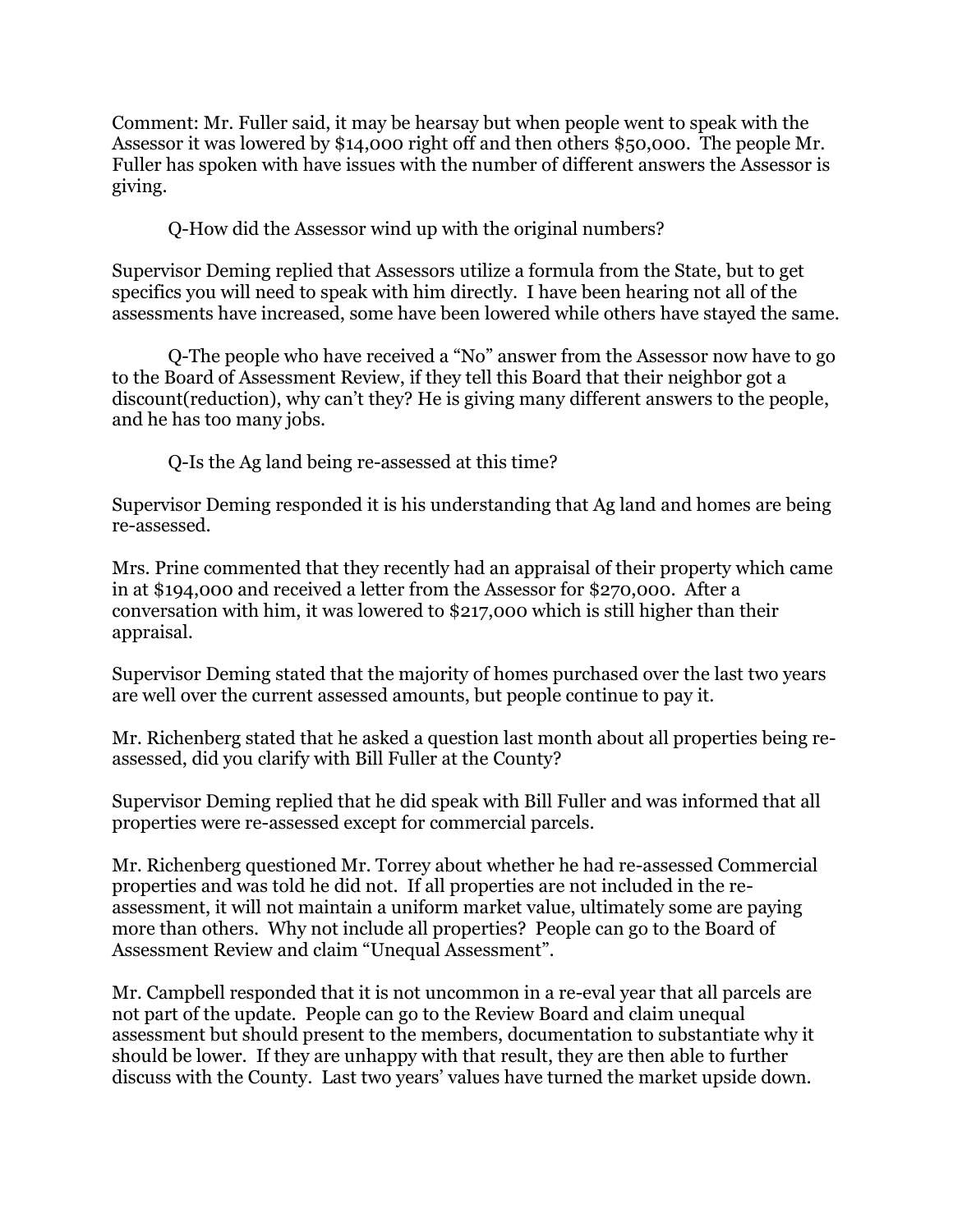Mr. Richenberg commented that some towns have chosen not to do a re-evaluation this year even if it is on the 4-year cycle to do so…we don't have to either, the Assessor works autonomously.

Mr. Fuller added, we will be behind the 8-ball when the bubble bursts.

Attorney Campbell stated the last two years homeowners are paying above and beyond the current value…he does not envy an Assessor's job.

Mr. Fuller then began discussion regarding Proper Display of the American Flag. Commenting, lots of Americans display flags but a large number of them are not properly lit at night. People need to know the rules, either have a light on it at night or take it down before nightfall. It would be nice if the Zoning/Code Officer could tell people about the law.

Supervisor Deming replied that Mr. Fuller is correct, it is a federal law but unfortunately, we have no mechanism to make residents adhere to it.

Mrs. Prine asked a question pertaining to the solar farm near her (Trathen Property). The solar panels are not placed properly to obtain sun, are they movable? Also, the trees planted look awful and need to be re-planted.

Supervisor Deming commented that the panels can be altered but have not yet been connected. He added that the trees definitely need attention.

3)Heather Nagel:

Mrs. Nagel discussed with the Board the presentation given in March from Cold Creek with a similar write up on what Mt. Morris was going to receive in their project with them.

\*The Board received this attachment prior.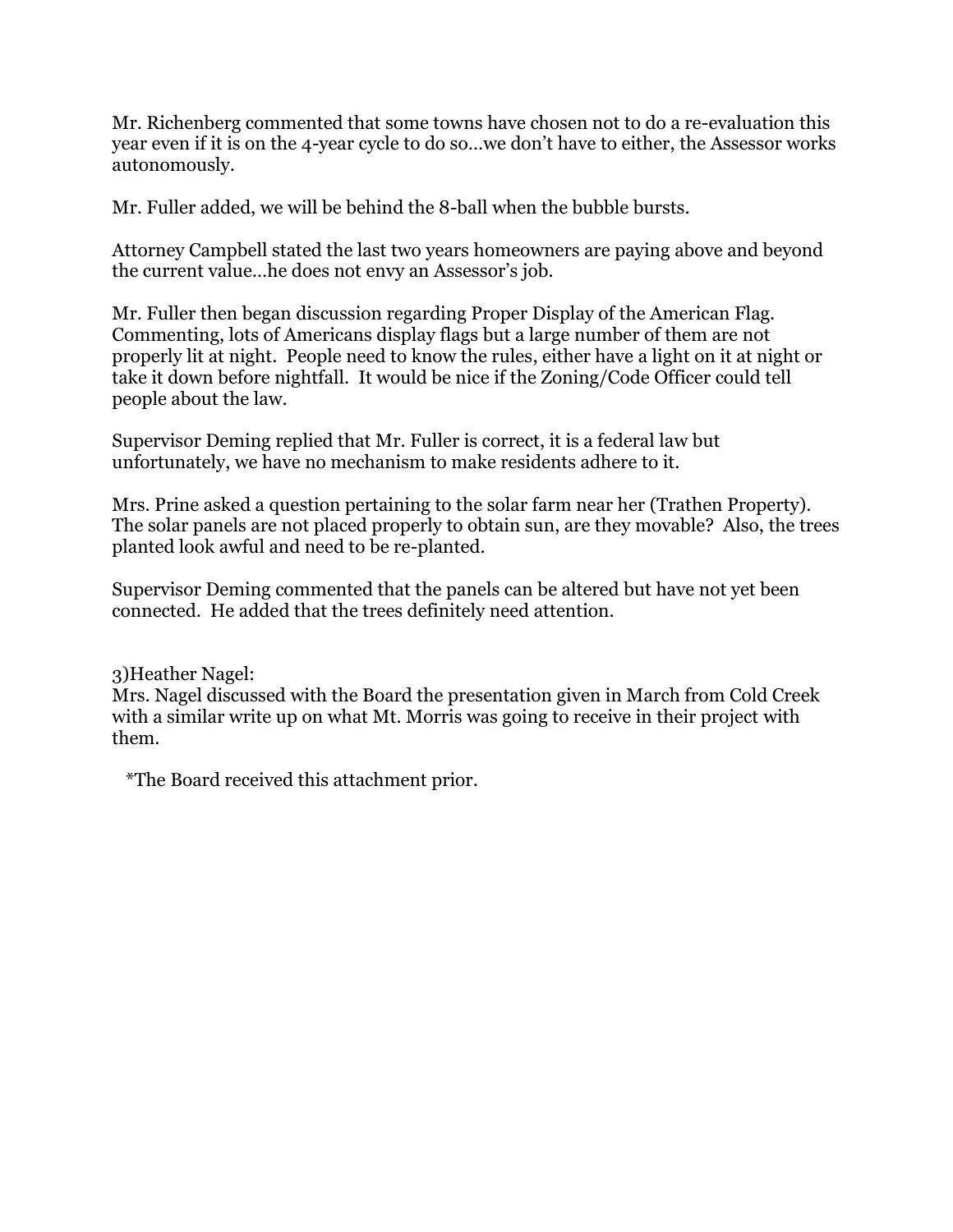Cold Creek Solar Project - reference

Morris Ridge Solar Project:

The Morris Ridge Solar Project is a renewable energy project under development for 177 MW of solar generating capacity and 83 MW of energy storage in the town of Mt. Morris, NY. The Morris Ridge Solar project is set to go online in 2023 and produce enough electricity to power 38,000 New York households. The project has garnered attention because of the strong Community Benefits Agreement (CBA) that the town has negotiated with the developer, EDF Renewables, and overwhelming local support for the project. QUOTE HERE. The project is slated for private land, but the town will accrue significant benefits, including 1) \$20,000/year Host Community Fund for the life of the project (~20 years), 2) over \$12,000 in direct payments to local organizations, including the school, Veterans of Foreign War hall, and

the rotary, 3) support for a green jobs training program in partnership with the local BOCES, 4) EV charging stations, and 5) an agrovoltaics study. The agrovoltaics study will assess the benefits of grazing sheep and keeping bees near solar panels and the potential economic opportunities for associated agricultural products.<sup>1</sup> QUOTE HERE.

Supervisor Deming clarified that the Mt. Morris project is Cold Creek and the Town of York is White Creek Solar. There have not been any further discussions with the Town since their presentation on March 8th.

C

Mrs. Nagel inquired if a potential benefit has been discussed?

Supervisor Deming stated we will certainly have these discussions in the future but until they are ready to proceed, we do not have anything currently.

# **HIGHWAY:**

Mr. Worden reported the following for the Highway Department:

- We have re-built catch basins on Retsof Road
- Conducted shoulder work on Covington and Old State Rd.
- Paved Craig Rd today
- Brush cleanup is roughly half completed in the township
- Surplus equipment will be headed to auction tomorrow
- Brush cleanup crew will be smaller, we will be assisting other towns with road work, they helped us earlier in the week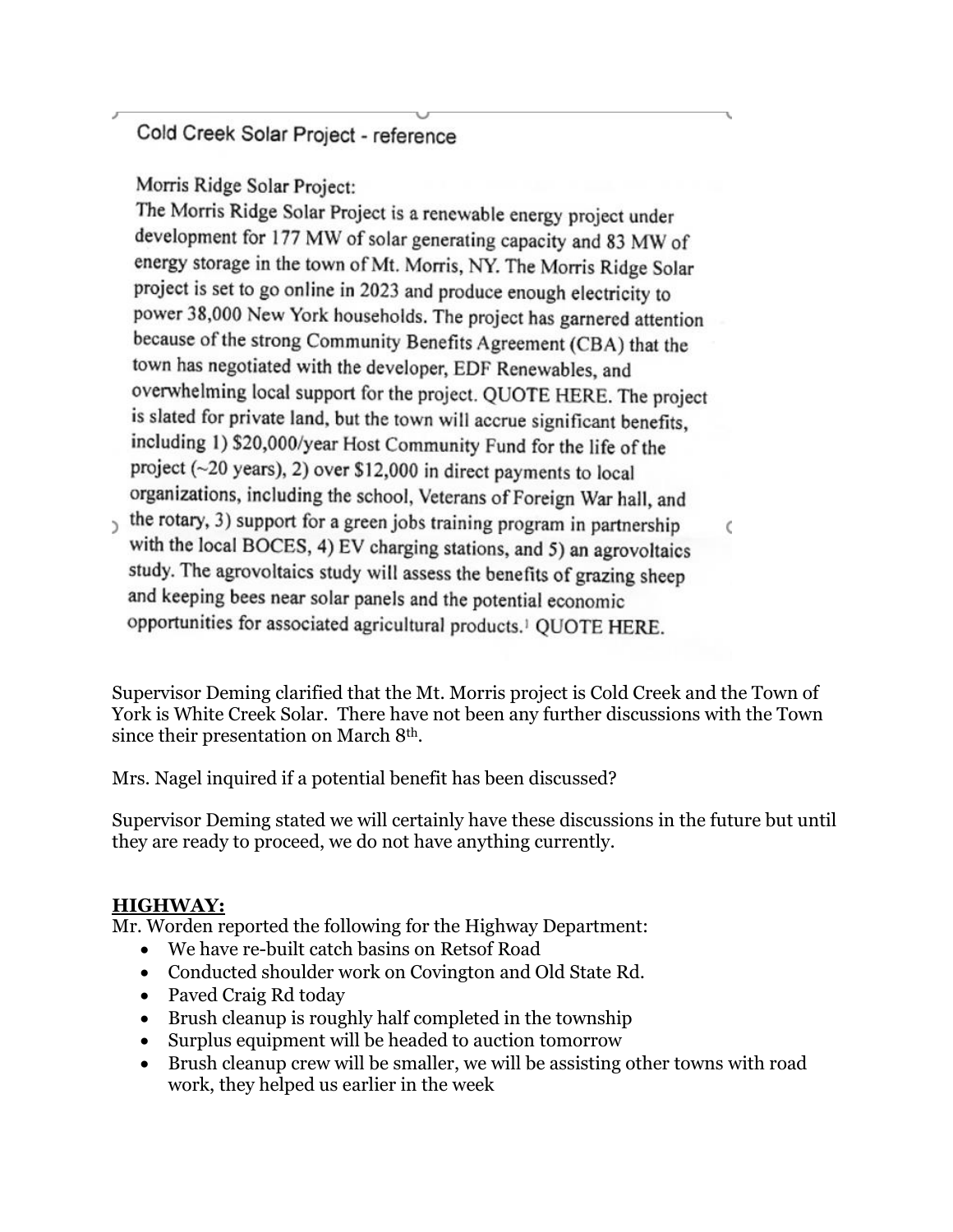Supervisor Deming asked if Craig Road was completed, which Mr. Worden replied it is.

# **WATER/SEWER:**

Mr. Worden reported the following for the Water & Sewer Department:

- The department has been in the process of updating water reading equipment
- We have been using water personnel to assist with mowing duties and brush pick up.
- Jim Jones and Riley Stella are learning the sewer system well, we are pleased with their efforts.

Supervisor Deming asked with mowing needs, will you be looking to utilize part-time help? Mr. Worden answered he will at some point.

Councilman Smith asked if a schedule has been set for Piffard Water.

Mr. Worden responded that we have not received pricing yet but once we do, we can schedule thereafter. We anticipate being ready for next Town Board meeting.

# **OLD BUSINESS:**

1)LED Conversion:

Supervisor Deming reported that we did receive payment from National Grid in the amount of \$8,130.00 for the LED Outdoor Lighting Conversion Program.

2)Trail Town Committee: Supervisor Deming stated that Board Members received the May report from the committee but did have a question. Have we received the \$5,500.00 yet?

Mrs. Lewis replied that the money will come directly to the town. Mrs. Lewis added that we did get clarification on the structures. We can build off site and then utilize assistance to place when ready.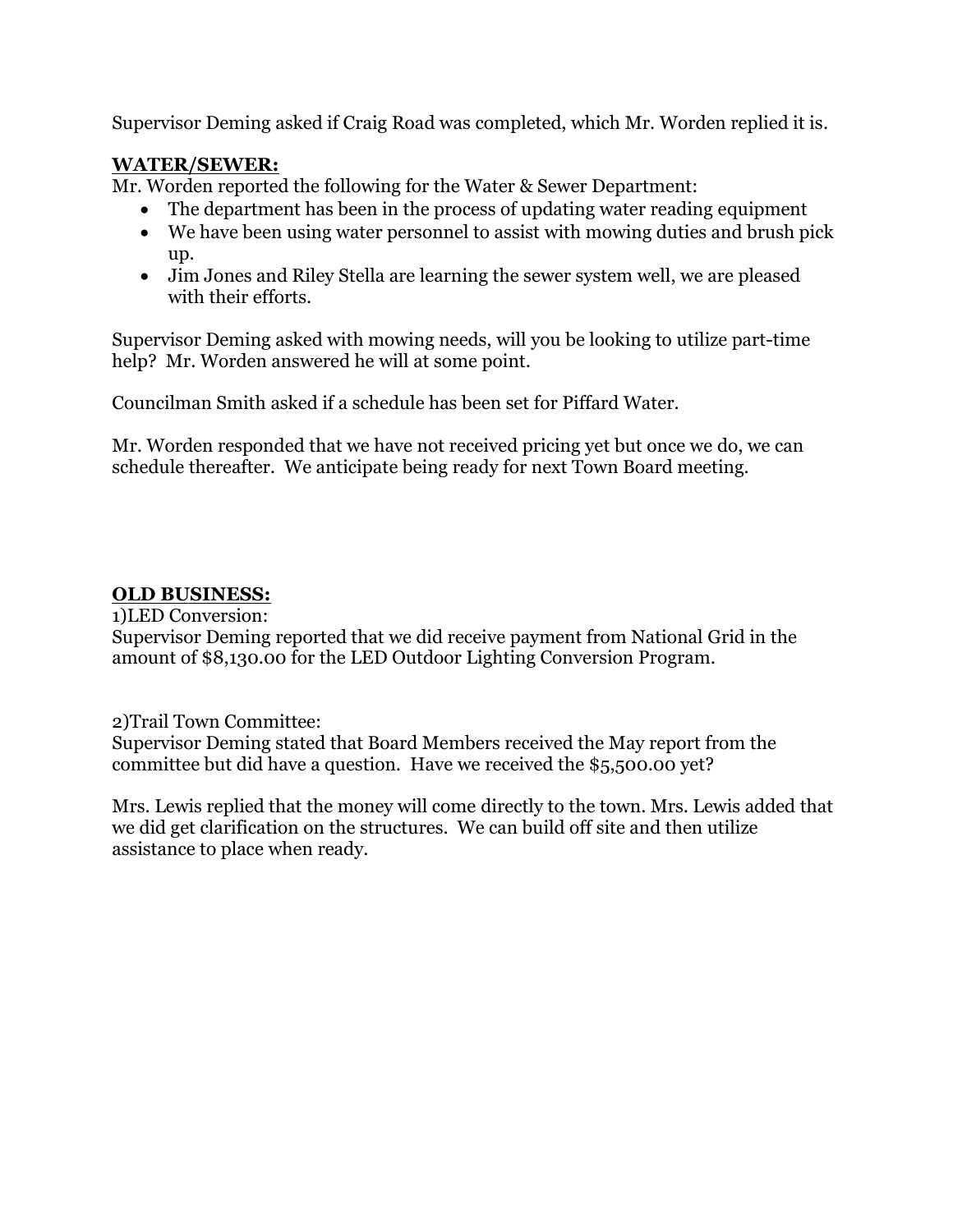From: Town of York Trail Town Committee

Report for May 10, 2022

- 1. The \$5.5K NBRC (Northern Border Regional Commission) Trail Town Grant for a kiosk and bench at the Piffard trailhead was accepted and approved by Letchworth Gateway Villages. Plans to construct both amenities are underway.
- $2.$ The York Trail Town Committee will hold their initial meeting on Tuesday, May 17th from 7-8 PM at the York Town Hall. The focus of the meeting will be on "Trail Safety".
- 3. The Committee will also consider hosting a local event (trail hike) in conjunction with National Trails Day on June 4, 2022. This is being sponsored by the American Hiking Society as, "A Day of Service for Hometown Trails and the People Who Love Them".

Sincerely,

Becky, Ryan, Brian, Molly and Dave

3)Loader Update:

Councilman Rose stated that he and Mr. Worden have had discussions on loader pricing and introduced this evening Zach Shadbolt from George & Swede. Mr. Rose stated that we are looking at several different loaders but received rough numbers for a Hyundai loader at George & Swede.

 The loader we inquired about would be: \$219,610.00 Minus our trade in  $\frac{1}{2}$  \$60,000.00 \$159,610.00

Mr. Worden stated that he has more information to be reviewed.

## **NEW BUSINESS:**

1)Water and Sewer Tap Applications: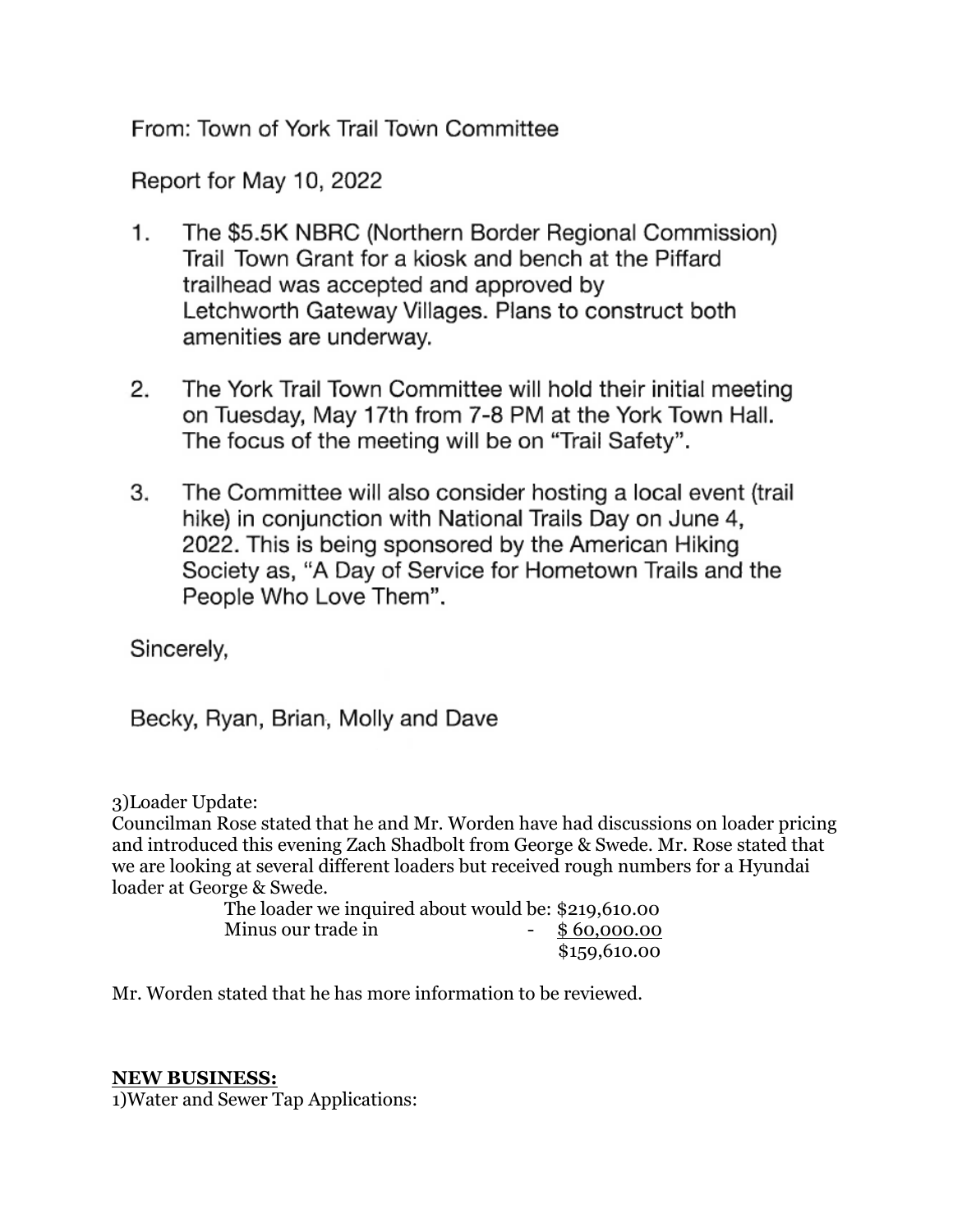## a-Tim & Judy Yonker

RESOLUTION offered by Mr. Swede & seconded by Mr. Smith to approve the Water tap and Sewer tap applications submitted by Judy & Tim Yonker for property located at 2830 Main Street, York in the amount of \$1,500.00 for each. Voted on and approved, Yes-5, No-0.

## 2)UV Disinfection advertisement:

RESOLUTION offered by Mr. Swede and seconded by Mr. Rose approving authorization to bid for the construction of the Town of York Wastewater Treatment Facility UV Disinfection unit and electrical power connections. Voted on and approved, Yes-5, No-0.

 This project will be bid as two (2) contracts: Contract #1-General Construction Contract #2-Electrical Construction

## 3)Water Rate increase:

Supervisor Deming stated as we discussed at our April meeting, the Village of Geneseo will be increasing the water rate effective August 1, 2022, from \$2.55 per 100 cubic feet to \$2.65 per 100 cubic feet.

Councilman Smith inquired when do we start looking at other water suppliers?

Supervisor Deming replied we have already had some conversations and will continue to have more, but at this time we must alter the existing rates accordingly in order to cover the proposed increase from the Village.

RESOLUTION offered by Mr. Swede and seconded by Mr. Smith to approve a \$.13 water rate increase for Town of York water customers effective for the July 2022 billing cycle. Voted on and approved, Yes-5, No-0.

## 4)Town Copier:

Councilman Swede reported that he and Clerk Harris met last week to review the quotes submitted for a new copier lease. The Board receive a spreadsheet of the 5 quotes. Clerk Harris commented that our current lease is with Usherwood and will be expiring the end of October. Usherwood quoted (2) different Canon options. We also received quotes for a Xerox, Toshiba and Konica Minolta copier.

Councilman Swede stated after reviewing each one, the quote submitted by Lineage for the Konica Minolta copier makes the most sense and is financially our best option. Supervisor Deming asked Clerk Harris whether the "finisher" option was necessary and then commented for \$5.00 more a month, she can render that decision if it's needed. After review from the Board…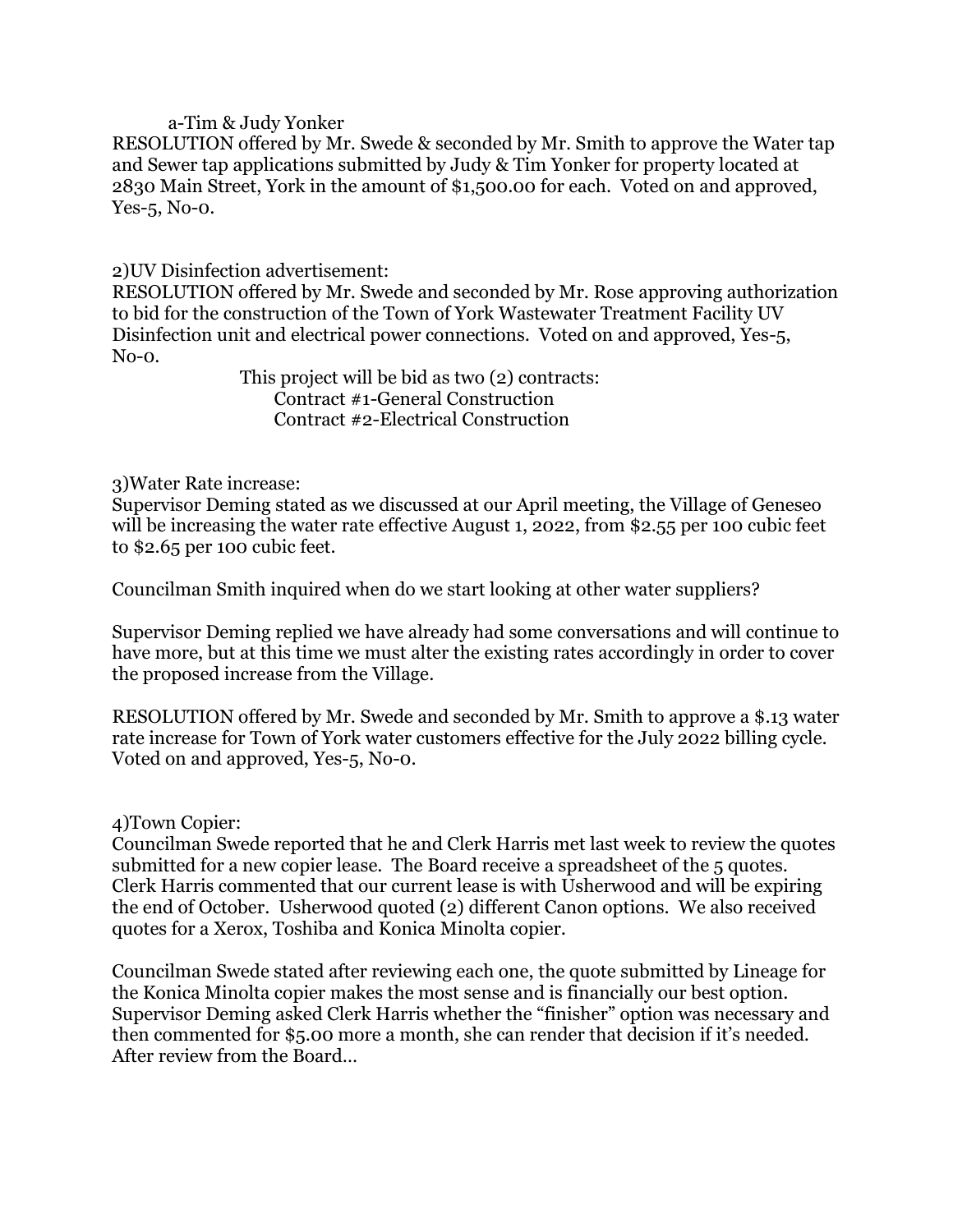RESOLUTION offered by Mr. Swede and seconded by Mr. Smith to approve the quote submitted by Lineage for a Konica Minolta Bizhub c300i copier for a period of 63 months. Voted on and approved, Yes-5, No-0.

## 5)2022 Tax Collection:

Clerk Harris informed the Board that the 2022 Tax Collection season has been closed out and reviewed with them a summary of tax collection activity.

### **2022 TAX COLLECTION**

**Total Tax Roll** 

\$3,554,440.75

Total Warrant to Supervisor

\$1,673,308.98 paid on: February 1, 2022 Check #: 576: \$380,998.00 Check #: 577: \$466,602.00 Check #: 578: \$210,380.00 Check #: 579: \$496,658.58 Check #: 580: \$4,774.40 Check #: 581: \$ 37,048.00 Check #: 582: \$74,518.00 Check #: 583: \$2,330.00

Payments to Liv. Co. Treasurer

\$300,000.00 pd. 2/1/22 ck. #: 584 \$400,000.00 pd. 2/16/22 ck. #: 586 \$200,000.00 pd. 3/3/22 ck. #: 587 TOTAL: \$900,000.00

\*\* Received in error a payment from DFA/Noblehurst that should have been sent to Liv. Co. Treasurer directly (Corp. payment)...had to void payment we received and submitted a check to the Treasurer for that amount:

\$34,803.67 pd. 2/7/22 ck. #: 585

Refund for overpayment (Corelogic; P. West) \$817.06 pd. 1/25/22 ck. #: 574 Refund for overpayment (Corelogic; Peri & Wurzer) \$2,517.85 pd. 1/25/22 ck. #: 575

Close Out at Treasurer's Office

\$312,896.49 pd. on 4/6/22 ck. #588

Penalty \$ for Supervisor

\$3,313.34 pd. on 5/2/22 ck. #589

TAX COLLECTION BALANCE

 $\mathbf{s}$  $0.00$ 

Jeme Gerald L. Deming, Supervisor

arrir Christine M. Harris, Collector

Dated: May 2, 2022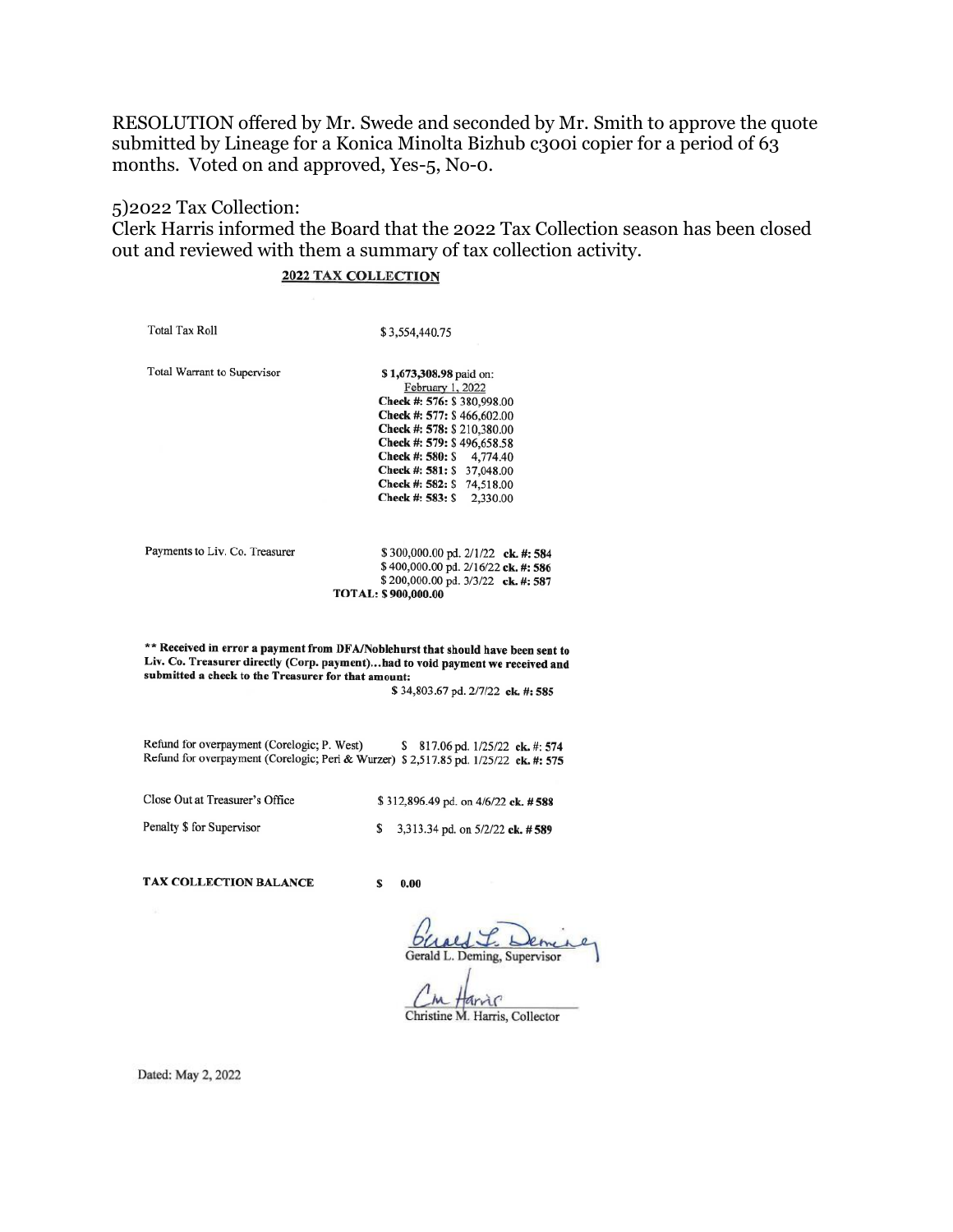# Town of York Town & County 2022 **Bank Register Summary All Inclusive**

| Total Taxes Collected:               | 3,404,270.03 |              |
|--------------------------------------|--------------|--------------|
| Total Penalty Collected:             | 3,018.03     |              |
| Total Surcharge/Interest Collected:  | 0.00         |              |
| Total Notice Fees Collected:         | 118.00       |              |
| Total Duplicate & Overpayments:      | 0.00         |              |
| Total Returned Check Fees:           | 0.00         |              |
| Bank Interest Earned:                | 47.31        |              |
| Total:                               |              | 3,407,453.37 |
| Total Direct Payments:               | 517,934.56   |              |
| <b>Total Bounced Checks:</b>         | 0.00         |              |
| Total Refunded/Applied Overpayments: | 0.00         |              |
| Disbursements to Supervisor:         | 1,673,308.98 |              |
| Disbursements to County:             | 1,212,896.49 |              |
| Other Disbursements:                 | 0.00         |              |
| Bank Service Charges:                | 0.00         |              |
| Total:                               |              | 3,404,140.03 |
| Other Adjustments:                   |              | 0.00         |

**Bank Balance:** 

 $\pm 2$ 

ú.

3,313.34

# 5-2-2022: Anit. in checkbook... (Penalty #)<br>to be given to Supervisor to close out.<br>Cre 589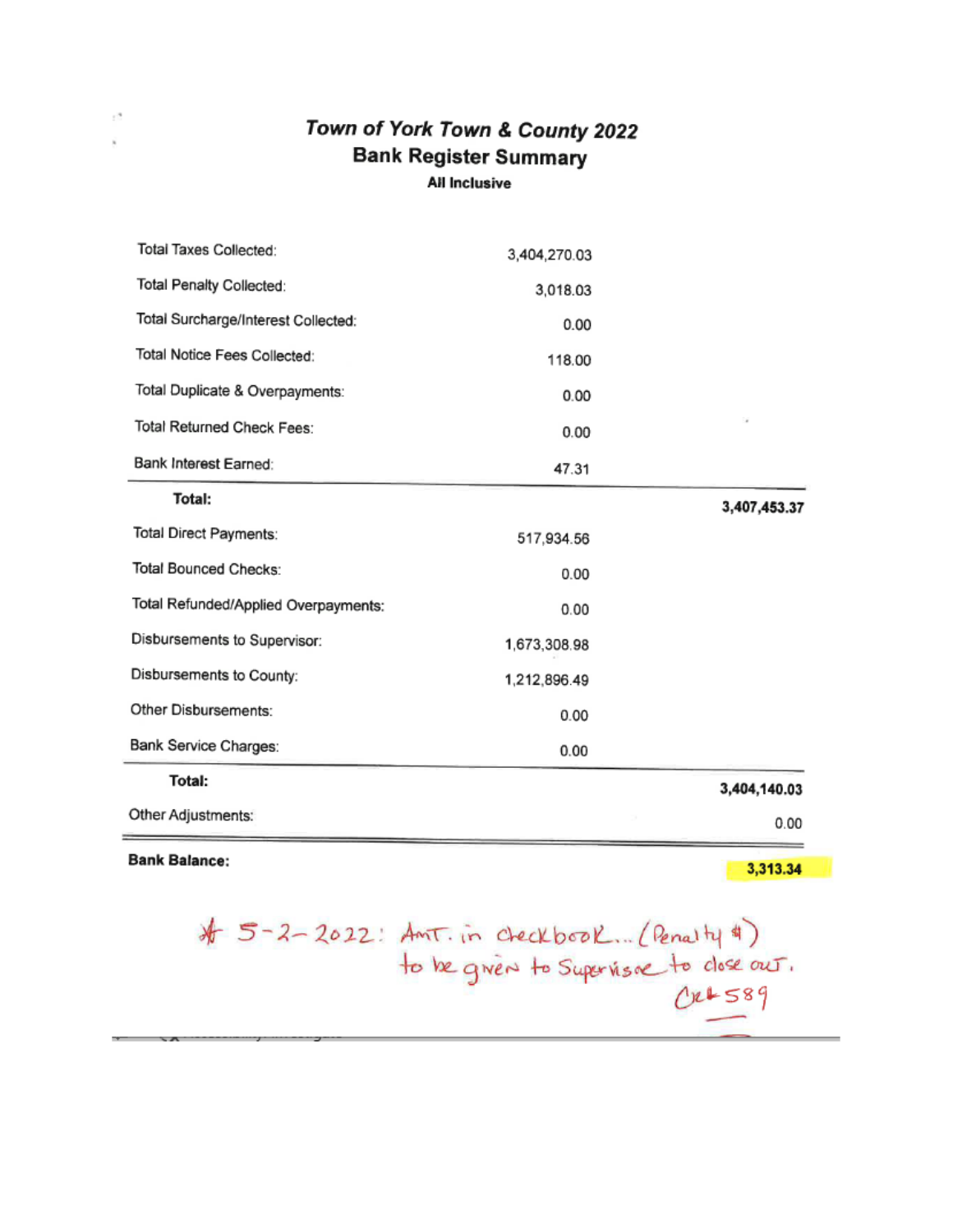# Town of York Town & County 2022 **Bank Register Summary** All Inclusive

 $\sim$   $\tau$ 

 $\sim$ 

| Total Taxes Collected:               | 3,404,270.03 |              |
|--------------------------------------|--------------|--------------|
| Total Penalty Collected:             | 3,018.03     |              |
| Total Surcharge/Interest Collected:  | 0.00         |              |
| Total Notice Fees Collected:         | 118.00       |              |
| Total Duplicate & Overpayments:      | 0.00         |              |
| Total Returned Check Fees:           | 0.00         |              |
| Bank Interest Earned:                | 47.31        |              |
| Total:                               |              | 3,407,453.37 |
| Total Direct Payments:               | 517,934.56   |              |
| Total Bounced Checks:                | 0.00         |              |
| Total Refunded/Applied Overpayments: | 0.00         |              |
| Disbursements to Supervisor:         | 1,676,622.32 |              |
| Disbursements to County:             | 1,212,896.49 |              |
| Other Disbursements:                 | 0.00         |              |
| Bank Service Charges:                | 0.00         |              |
| Total:                               |              | 3,407,453.37 |
| Other Adjustments:                   |              | 0.00         |
| <b>Bank Balance:</b>                 |              | 0.00         |
|                                      |              |              |
| ** Processed CX# 589                 | 剚<br>3313.34 |              |

Processed CR# 589 \$ 3,313.34 on  $5|2|2022$ <br>fo Supervisor to close out the 2022 Tax coll. Season.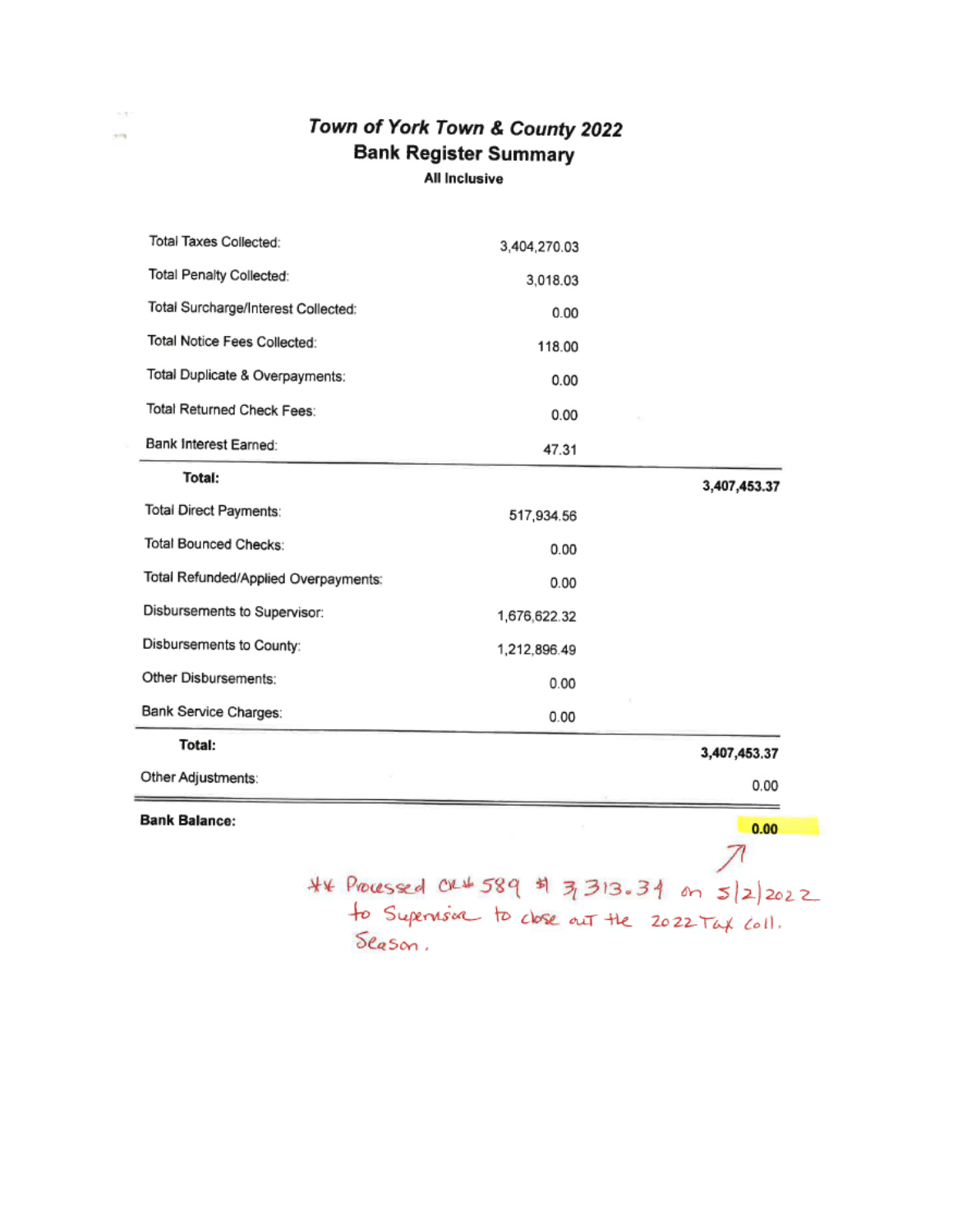6) Noblehurst Correspondence:

Supervisor Deming reported that we received a letter from Noblehurst Farms requesting that the Town consider allowing them permission to tie the farmhouse at 1801 Craig Road into the existing Craigs Station Creamery Sewer main, rather than expending funds to install a larger septic system at that location.

The Board discussed having CPL (Eric Wies) prepare documentation pertaining to creation of a district, which Noblehurst will solely be responsible for all costs involved with such formation and implementation.

Councilman Smith inquired how long of a process this may take, which Supervisor Deming and Attorney Campbell answered hopefully we will have the information for our next Board Meeting on June 14th.



April 15, 2022

Town of York Board 2668 Main Street PO Box 187 York, New York 14592

Town Board:

Please consider the following request made by the Executive Committee of Noblehurst Farms.

The farm is renovating the 1801 Craig Road farmhouse with needed facility upgrades and additional bedrooms to accommodate our employees. By maximizing the living space of this housing unit, located directly across from our main dairy facility, we will minimize employee transportation and improve living conditions on a daily basis.

These renovations will require a new septic system. Given the location of this property, so close in proximity to Craigs Creamery and Town of York sewer infrastructure, we are asking for permission to tie into the sewer line.

We approximate the distance from the house to the sewer line on Craig Road to be 400 yards. The waste volume is proposed to increase by 6 persons for a total of 12 occupants. With this property so close to Bidwell Creek and neighbor Linwood Gardens, we are mindful of any environmental impact this might have. Granting this opportunity to the farm would offer us an economical and environmentally sound solution to waste discharge.

Noblehurst Farms, working with Jeff Beardsley from Beardsley Building Innovations, LLC, plans to begin construction in late August on this project. More detail will be provided upon request. Thank you in advance for your consideration.

Sincerely,

Rubert 60 be

Robert Noble, President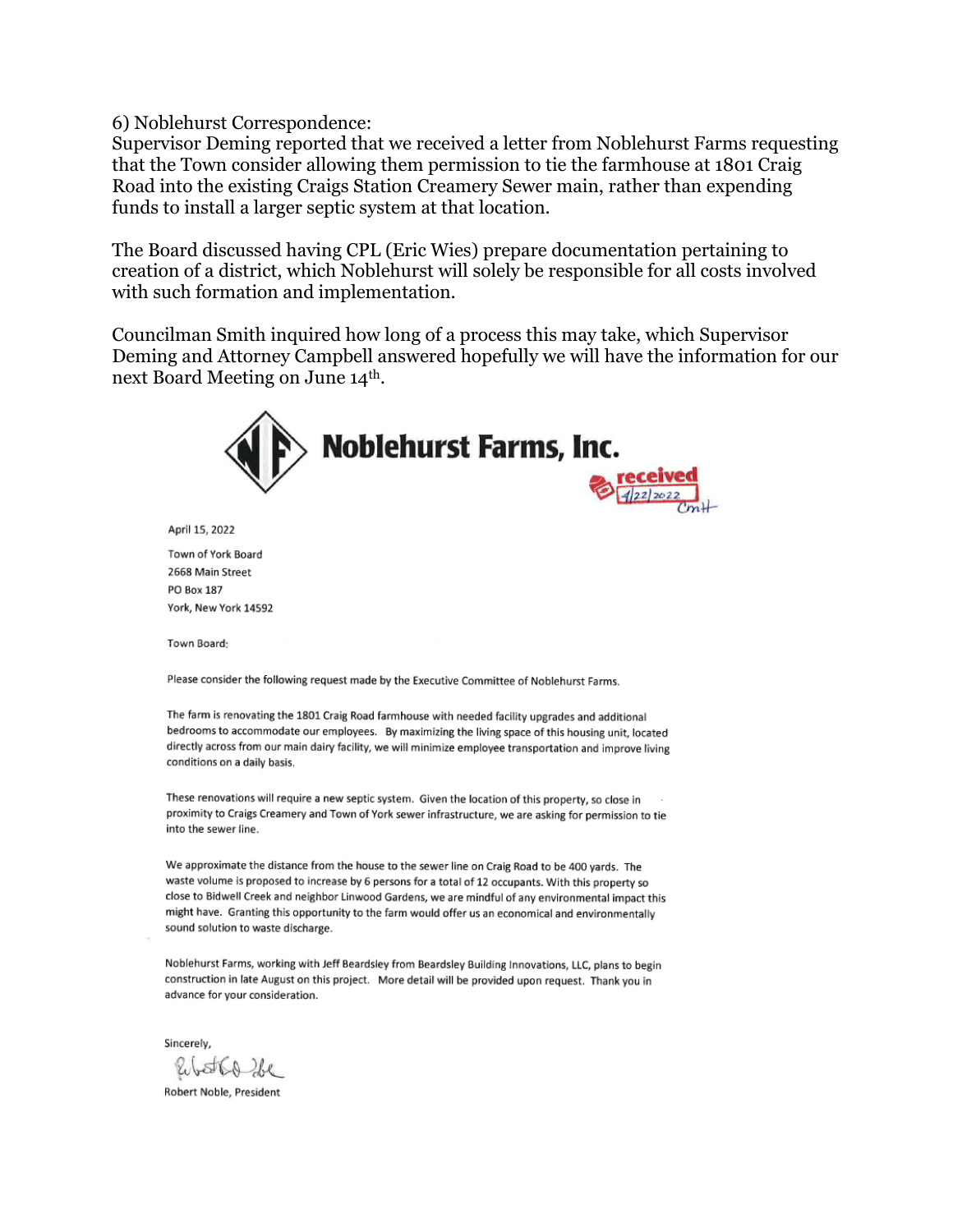7)Tuttle Rd. request:

Supervisor Deming stated that Clerk Harris recently spoke with Tuttle Road resident Rob Leslie about his request to connect to municipal sewer as well.

Mr. Worden commented that Mr. Leslie's property would need a pump if he was part of the Sewer district and added that he has contacted CPL Engineer, Casey DeGraff about this request.

## 8) SS4A Grant Program:

Supervisor Deming stated after recent conversations with Angela Ellis (Deputy County Admin. for Planning & Special Projects) they discussed the Safe Streets and Roads for All Grant Program (SS4A). Mr. Deming commented that we did apply a few years ago for the Greigsville Transportation Plan. Ms. Ellis conveyed that she feels we are ready to proceed when we officially hear about the funding, and both agreed to bring back the previously formed committee to update data.

Mr. Nagel added that Emily Ashworth reached out to the Trail Town Committee members with this information as well, stating that we are perfectly suited for this funding with multiple agencies involved in the process.

Councilman Rose inquired if the engineering prepared previously by TY LIN can be used, which Supervisor Deming replied, it can.

Supervisor Deming reported that he has a meeting with Ms. Ellis tomorrow to discuss further.

## **OTHER:**

1)Proposed Local Law #1 of 2022:

Attorney Campbell addressed the Town Board asking if they were ready to proceed with SEQR. The Board then consented to having Mr. Campbell move forward with the SEQR process.

## **PART 1-PROJECT AND SETTING:**

Attorney Campbell read aloud the purpose of Part 1, a Local Law to repeal the Official Zoning Map of the Town of York and replace it with a new Official Zoning Map.

## **PART 2-IDENTIFICATION OF POTENTIAL PROJECT IMPACTS:**

Mr. Campbell read aloud to the Board the required 18 questions to which they responded "No, or small impact may occur" to all.

**PART 3-DETERMINATION OF SIGNIFICANCE:** Attorney Campbell stated that a Type 1 Action requires additional submittal of documentation to the Environmental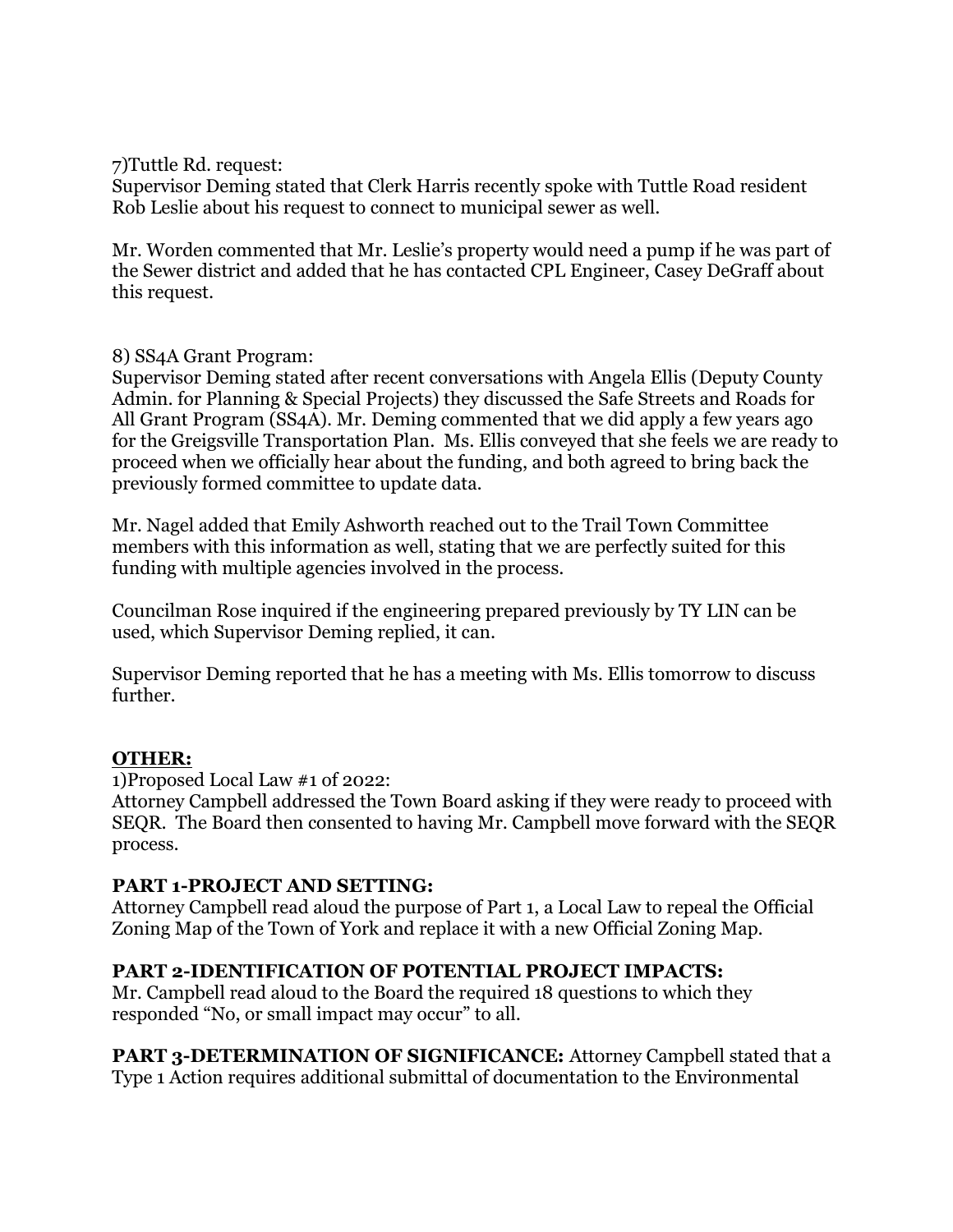Notice Bulletin. Mr. Campbell read aloud the proposed SEQR resolution and asked for comments.

(1) Type 1 Action:

RESOLUTION offered by Mr. Smith and seconded by Mr. Rose to declare as a Type 1 Action. Voted on and approved, Yes-5, No-0.

(2) Adoption of Findings:

RESOLUTION offered by Mr. Smith and seconded by Mr. Swede to Adopt the Findings that were made in the Review of Part 2 of the Full Environmental Assessment Form. Voted on and approved, Yes-5, No-0.

(3) Negative Declaration:

RESOLUTION offered by Mr. Rose and seconded by Mr. Smith to adopt a Negative Declaration based on the findings made in the review of the Full EAF and adopt the SEQR. Voted on and approved, Yes-5, No-0

## (4) Authorization:

RESOLUTION offered by Mr. Swede and seconded by Mr. Gates authorizing Supervisor Deming permission to sign the EAF signifying the Negative Declaration being made. Voted on and approved, Yes-5, No-0.

 $(5)$  Part 3 Filing:

RESOLUTION offered by Mr. Smith and seconded by Mr. Swede authorizing Clerk Harris to file Part 3 of the Full EAF to the Environmental Bulletin. Voted on and approved, Yes-5, No-0.

Mr. Richenberg commented to make sure the official map has been updated.

(6) Approval:

RESOLUTION offered by Mr. Rose and seconded by Mr. Gates to approve Local Law #1 of 2022, "To repeal the existing Zoning Map of the Town of York, adopted on January 15, 2009 and revised in 2017 and to replace the entirety thereof with a new Zoning Map of the Town of York". Voted on and approved, Yes-5, No-0.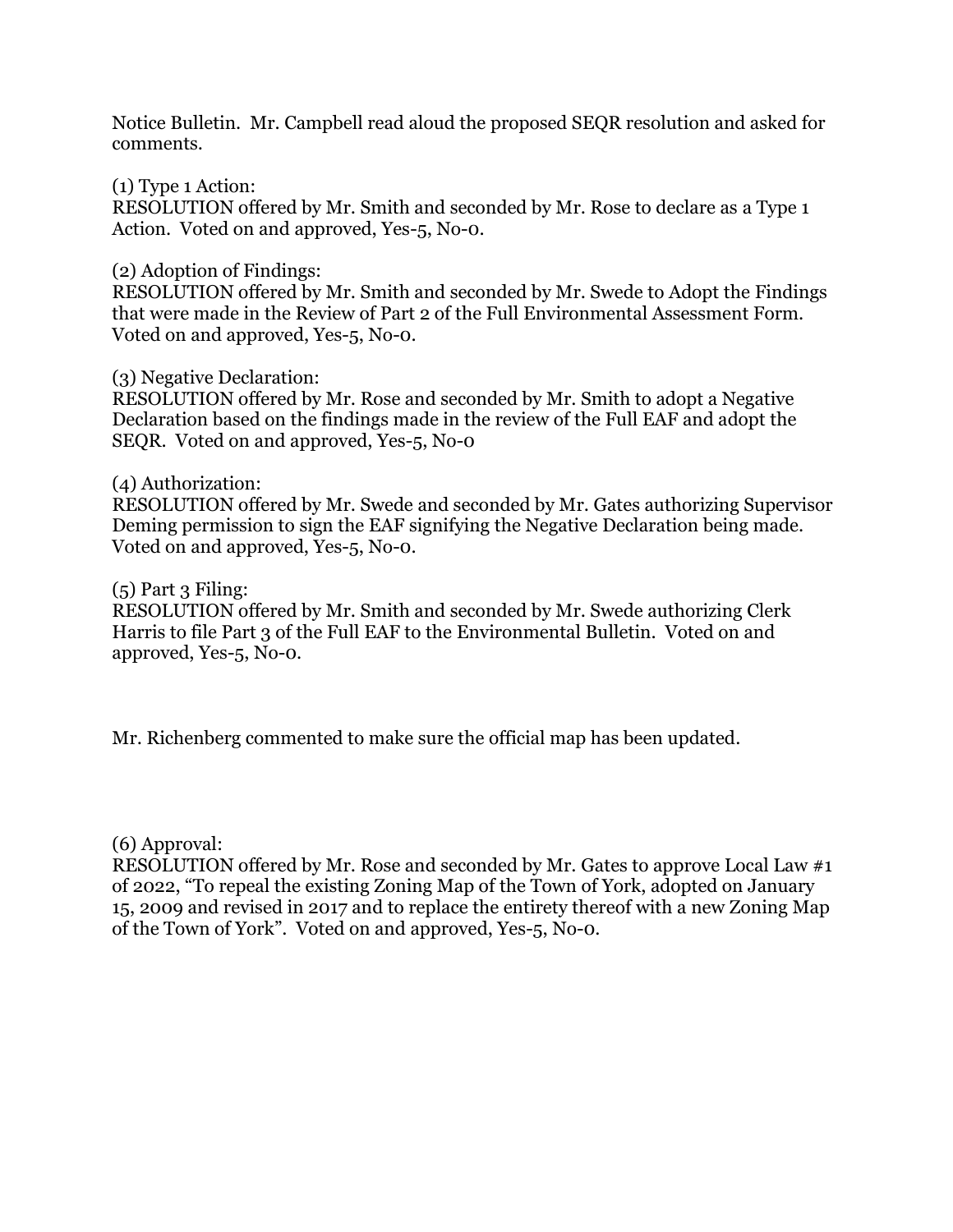Local Law No 1 of the year 2022 Town of York, County of Livingston

### A local law to repeal the existing Zoning Map of the Town of York, adopted on January 15, 2009 and revised in 2017 and to replace the entirety thereof with a new "Zoning Map of the Town of York"

### Section 1. Legislative Intent

It is the intent of this local law to entirely repeal the existing Zoning Map of the Town of York, adopted on January 15, 2009 and revised in 2017 and to replace the entirety thereof with a new Zoning Map that shall incorporate certain zoning classification changes and/or zoning district boundary modifications that were made by the adoption of certain Local Laws and to correct previous inconsistencies on the prior Zoning Map.

### Section 2. Authority

This Local Law is adopted pursuant to the Town Law of the State of New York, Chapter 62 of the Consolidated Laws, Article 16, and Articles 2 and 3 of the Municipal Home Rule Law, to protect and promote public health, safety, convenience, order, aesthetics, prosperity and general welfare of the Town of York. This Local Law relates the use of buildings and structures and the development and use of land within the Town of York.

To these ends, this Local Law is designed to:

- Enhance and regulate the orderly growth, development and redevelopment of the Town in  $1$ accordance with a well-considered plan so that the Town may realize its potential as a place to live and work, with the most beneficial and convenient relationships among the agricultural, commercial, industrial, and residential areas within the Town and with due consideration to the character of each district and its suitability for particular uses; and
- $2.$ Protect and manage the character of the Town.

### Section 3. Repeal of Prior Zoning Ordinance

The existing Zoning Map of the Town of York adopted on January 15, 2009 and revised in 2017 is hereby repealed in its entirety.

### Section 4. Replacement with new Zoning Code of the Town of York

This Local Law hereby establishes and creates a new Zoning Map of the Town of York, which entirely replaces and supersedes the prior Zoning Map of the Town of York (adopted on January 15, 2009 and revised in 2017) and which said new Zoning Map of the Town of York is as prepared by the Livingston County Planning Department, is dated March 2022 and is attached hereto and made a part hereof as Exhibit "A" and shall hereafter be effective as the official Zoning Map of the Town of York.

The new Zoning Map reflects modifications made in certain Local Laws as adopted by the Town Board of the Town of York, including Local Law No. 3 of 2019, Local Law No. 4 of 2019 and Local Law No. 2 of 2020, as well as corrections of certain inconsistencies that existed on the prior Zoning Map.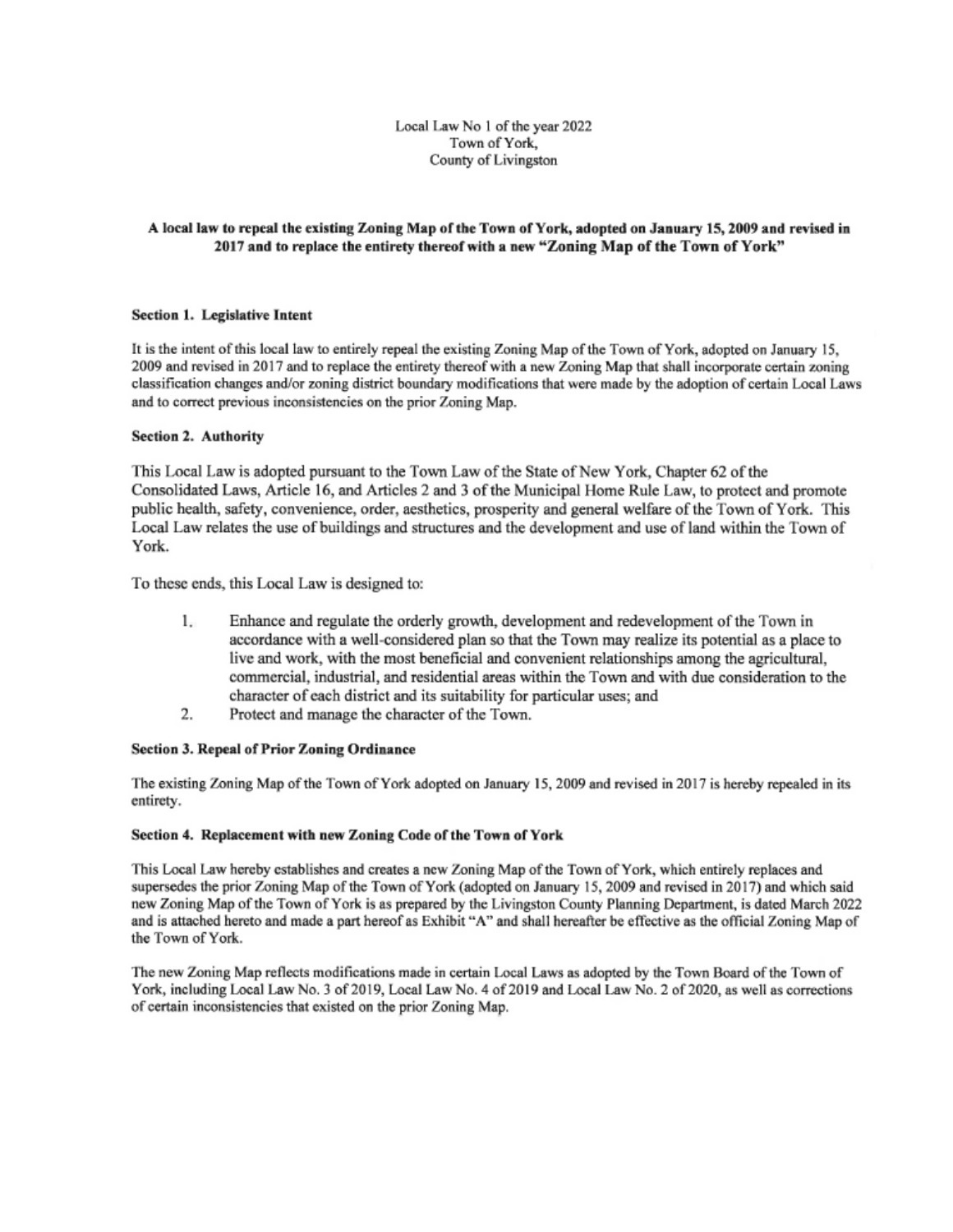### Section 5. Severability

If any clause, sentence, paragraph, subdivision, or part of this Local Law or the application thereof to any person, firm or corporation, or circumstance, shall be adjusted by any court of competent jurisdiction to be invalid or unconstitutional, such order or judgment shall not affect, impair, or invalidate the remainder thereof, but shall be confined in its operation to the clause, sentence, paragraph, subdivision, or part of this Local Law or in its application to the person, individual, firm or corporation or circumstance, directly involved in the controversy in which such judgment or order shall be rendered.

### Section 6. Effective Date

This local law shall take effect immediately upon filing with the Secretary of State.

Date: May 10, 2022 Moved by: Councilman Rose Seconded by: Councilman Gates

| Supervisor Gerald L. Deming       | Ave |  |
|-----------------------------------|-----|--|
| Deputy Supervisor Frank Rose, Jr. | Ave |  |
| Councilmember Norman Gates        | Ave |  |
| Councilmember Amos Smith          | Ave |  |
| Councilmember Jason Swede         | Ave |  |

May 10, 2022 Date

Certified by:

| Christine M. Harris          | on |  |
|------------------------------|----|--|
| Christine Harris, Town Clerk |    |  |